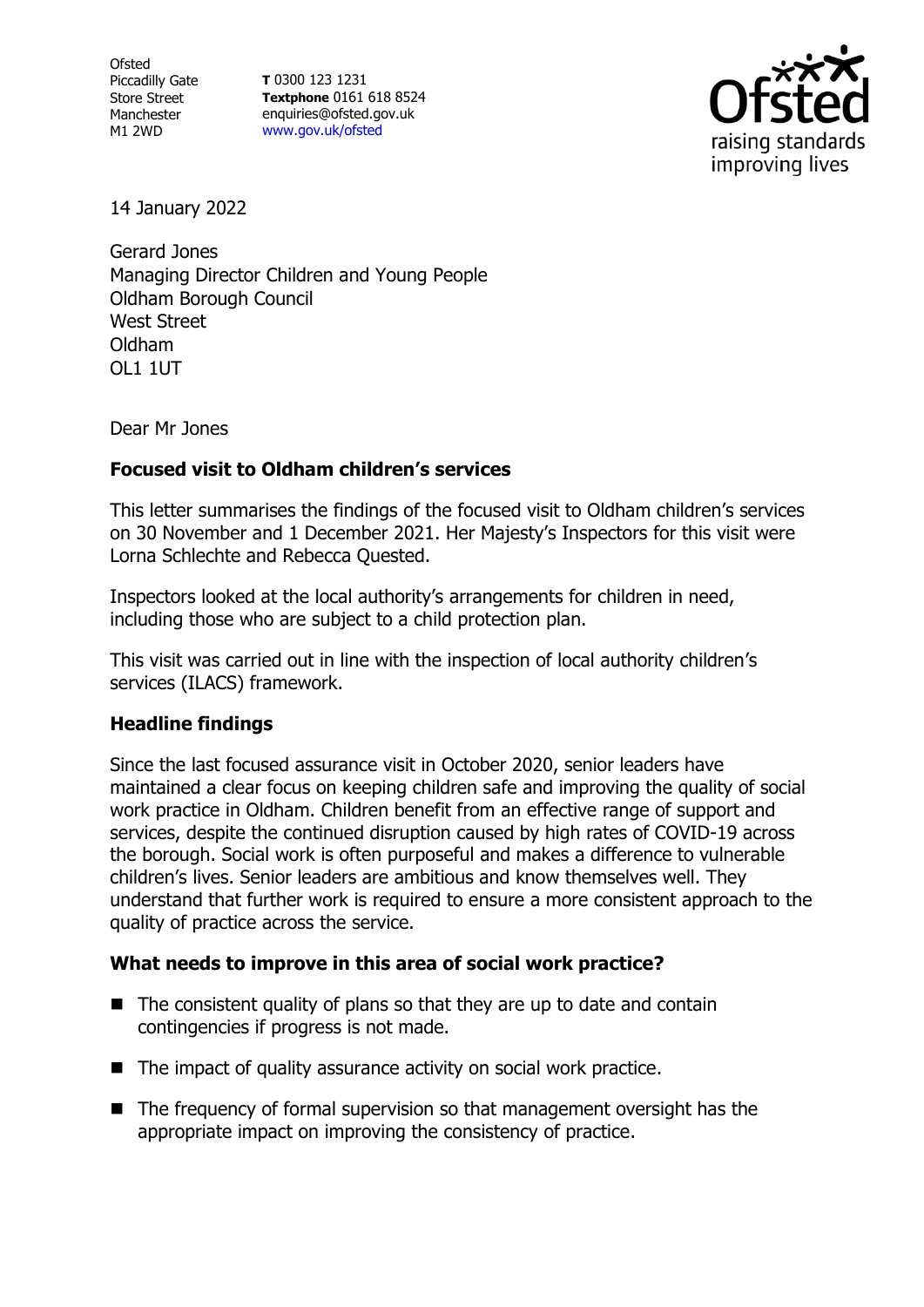

## **Main findings**

There has been an extremely high rate of COVID-19 infection in Oldham during the pandemic. This has led to additional lockdowns and restrictions since early 2020 and children have experienced significant disruption to their education. There has been increased pressure across the system over the last year, associated with a rise in referrals for domestic abuse, neglect and mental health concerns. The impact of COVID-19 in some of the most diverse and deprived communities continues to be well understood. This has ensured that appropriately targeted partnership support, built up at the start of the pandemic, has been sustained and is directed to the most vulnerable families.

Children in Oldham are seen regularly by social workers who know them well. This has continued despite the various lockdown restrictions and an increase in children subject to child in need and child protection plans.

Assessments are completed in a timely way and most are comprehensive in capturing children's lived experiences. Social workers consider historical risk factors appropriately and gain information from partner agencies to build up a picture of children's lives. The wishes and feelings of children are sensitively considered alongside their individual characteristics and cultural identities. Parental capacity to sustain change is mostly well considered in assessments, and this contributes to thinking about next steps. However, the impact of neglect on children is not always as clearly considered.

When children are at risk of harm, risk is recognised and there is a timely response, although children's plans are of variable quality. The stronger plans are detailed and clear about what needs to change in order for risk to be reduced and for children's needs to be met in a timely way. This has led to some effective and purposeful social work, where there has been an improvement in children's outcomes. However, some plans do not reflect current circumstances clearly or capture the voice of the child sufficiently in relation to their lived experience. Plans can sometimes be too vague about who does what, and by when, against specific actions. Despite clearly stating the overarching priority and safety goals, there is a lack of clear contingency planning. This means that parents will not always understand what actions will be taken if progress is not achieved within the child's timeframe. Senior leaders understand that this is an area for improvement, and have appropriate plans to fully embed the new practice standards and a systemic model of practice.

Most children benefit from regular, timely reviews of their plans through child in need and child protection reviews, and core groups. Partner attendance is mostly appropriate, and partners contribute effectively to discussions about the child and progress made by parents in relation to safety goals and bottom lines. Child protection conference chairs offer more appropriate scrutiny and challenge when children are subject to child protection plans. They map priorities well prior to conferences, which enables conferences to be tailored to the individual needs of children and families. Child protection conference chairs are child focused in their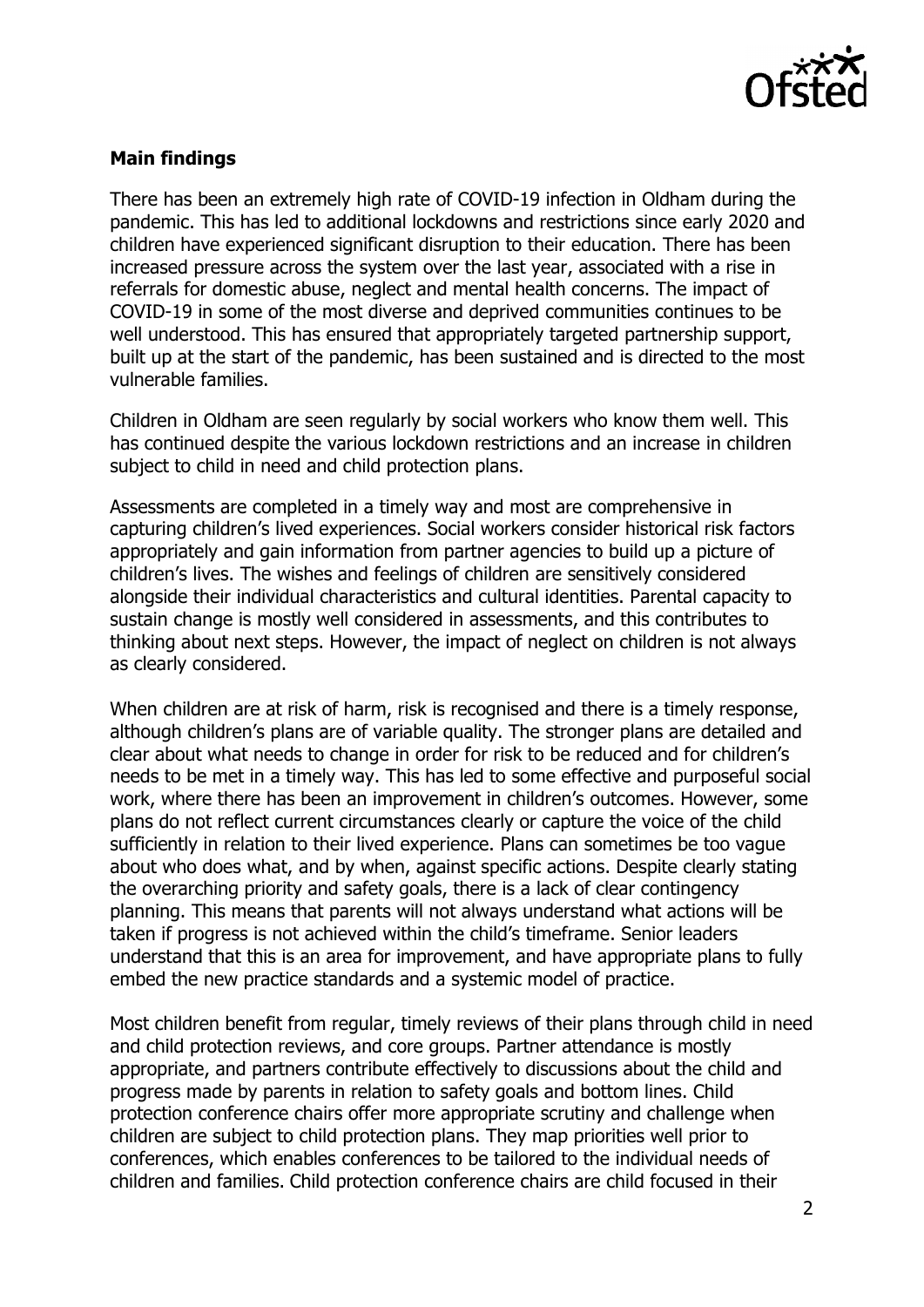

approach, and have developed a child-friendly plan which is shared with some children, which ensures that they understand what support will be put in place to help their family. This has not been implemented consistently across the service, due to workforce pressures. However, additional capacity has recently been sourced in this service with two extra child protection conference chairs and a team manager appointed to address high caseloads and develop such practice initiatives.

When children are subject to child protection plans, there is now more appropriate oversight of progress, challenge from child protection conference chairs in relation to practice shortfalls, and an escalation of concerns when there are signs of drift. Systems are now in place for senior managers to review children on child protection plans after 18 months, which ensures closer scrutiny of work undertaken with the most vulnerable families to avoid drift and delay. Appropriate decisions are made to continue with child protection planning in the light of historical concerns, rather than stepping down prematurely to a child in need plan. When child protection planning ends, the child protection conference considers what has changed for children, and is not overly focused on self-reported accounts of progress by parents. This supports a clear rationale for decision-making and next steps.

Direct work with children is sometimes completed well and informs future planning, but this is not consistently the case. Observations of family interactions are carefully considered and the impact of changing circumstances on children's emotional wellbeing is appropriately detailed in the child's record. Social work is often purposeful, especially in relation to domestic abuse. Appropriate support is offered to families, through targeted interventions by support workers in the domestic abuse team, which includes an honour-based violence IDVA, the only such role in Greater Manchester. Parents are also supported to access courses on healthy relationships or temporary accommodation for victims who have no recourse to public funds.

For those children living in crisis who are on the edge of care, there is a wellcoordinated multi-agency response from the Adolescent Support Unit to help them to remain living at home. Direct work with children to capture their views is well recorded in this part of the service. As a result, individualised plans are developed to provide wrap-around intensive support, to ensure that children's needs are met and the risks of them becoming looked after are reduced. This has led to some positive outcomes for the most vulnerable children, and senior leaders are ambitious to broaden the offer to manage demand.

Since the last focused visit, cases in pre-proceedings under the Public Law Outline (PLO) have continued to be robustly monitored. PLO arrangements are reviewed more frequently and decision-making is appropriately child focused, with regular updates of progress from social workers about the lived experience of children. This ensures there is a clear rationale for critical decisions. Timely authoritative action is taken when children's circumstances do not improve and there is a need to initiate care proceedings due to escalating risk. Delays are well understood and purposeful to ensure that appropriate assessments are commissioned and front-loaded to avoid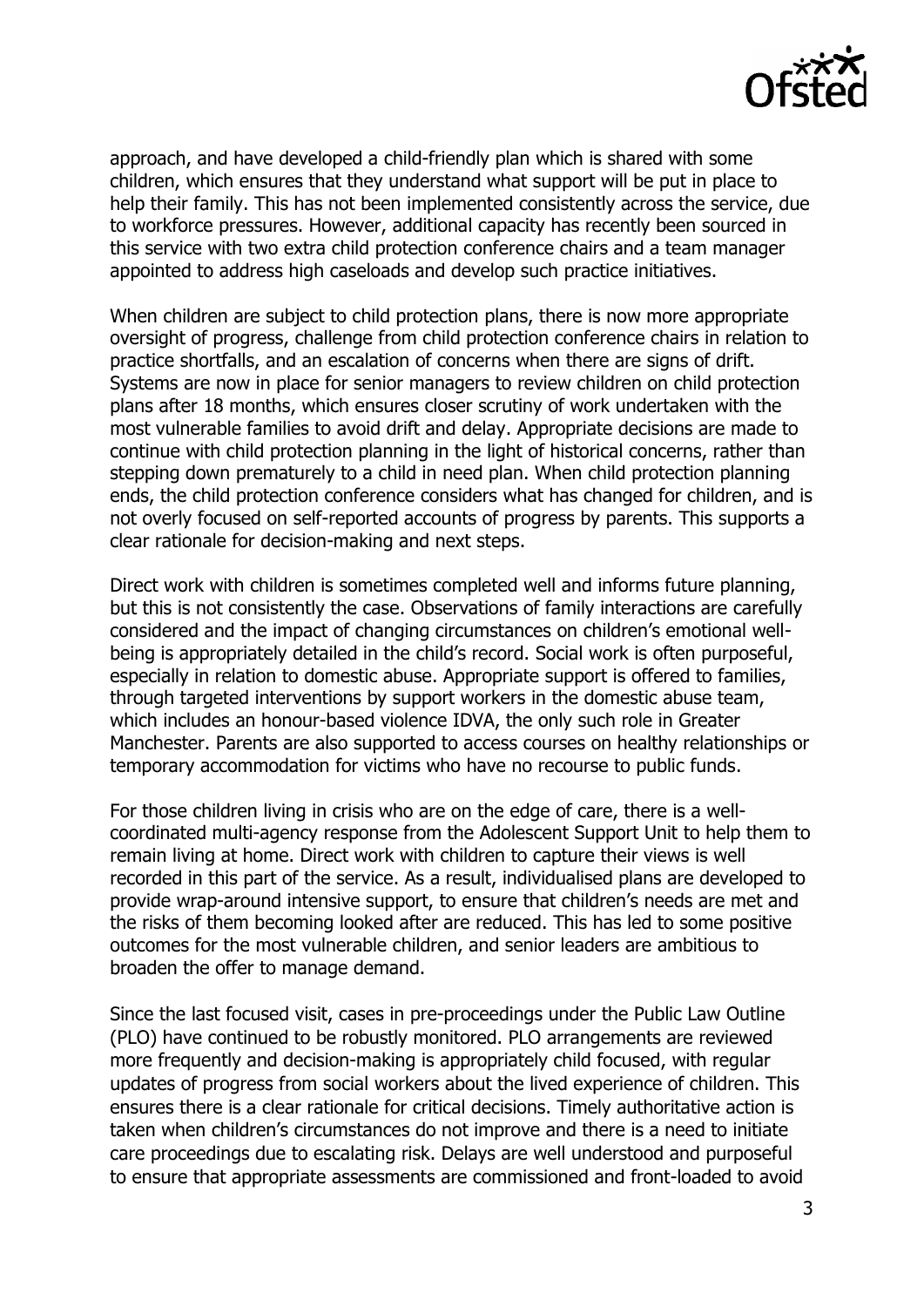

drift and delay for children. There is an appropriate consideration of early permanence planning, as fostering and adoption managers contribute to PLO discussions. Letters before proceedings are sufficiently detailed, are mostly written to the family, and identify the seriousness of LA concerns and the level of support which has been provided. This area of practice has been strengthened since the last focused visit.

There is some evidence of management oversight in children's records, which provides an effective rationale for next steps. Social workers report being well supported both formally and informally by their managers. They value supervision, which is often reflective and detailed, although there are sometimes gaps in the frequency of supervision, which limits the impact of management oversight on improving the consistency of social work practice. Social workers value the training opportunities available to them. They are enthusiastic about the planned new systemic practice approach, although busy workloads have prevented some from attending all the training opportunities available. Senior leaders are focused on becoming a learning organisation where work is planned with other local authorities to roll out more training on systemic practice in the coming months.

There continues to be significant financial investment in the children's social care workforce to increase capacity in response to increased demand experienced throughout the pandemic. This includes the recruitment of 15 additional agency social workers, two child protection conference chairs, a second Frontline team in children with complex and additional needs service, and two workers to address the very high levels of domestic abuse in the borough. Caseloads have reduced as a consequence of this additional investment. However, senior leaders are appropriately sighted on, and transparent about, the need to reduce caseloads further and recruit more permanent staff, to ensure that the roll-out of a new systemic model can be fully implemented across the workforce.

Performance information is regularly scrutinised and provides a useful narrative for the children's assurance board and a new 'getting to good' board in order for learning and key trends to be incorporated into improvement planning. Since the last focused visit, the quality assurance framework has been reviewed and practice reviews (audits) continue to be regularly undertaken by all tiers of management, including the director of children's services. Audits highlight appropriate practice deficits and are moderated to ensure there is less over-optimism in the evaluations of social work practice than was previously the case. Key themes from audit are disseminated within closing the loop sessions and a valued social work forum. However, it is acknowledged that this does not have a sufficient enough impact on the quality of social work practice to support greater consistency. More work is required to fully embed the learning from quality assurance activity.